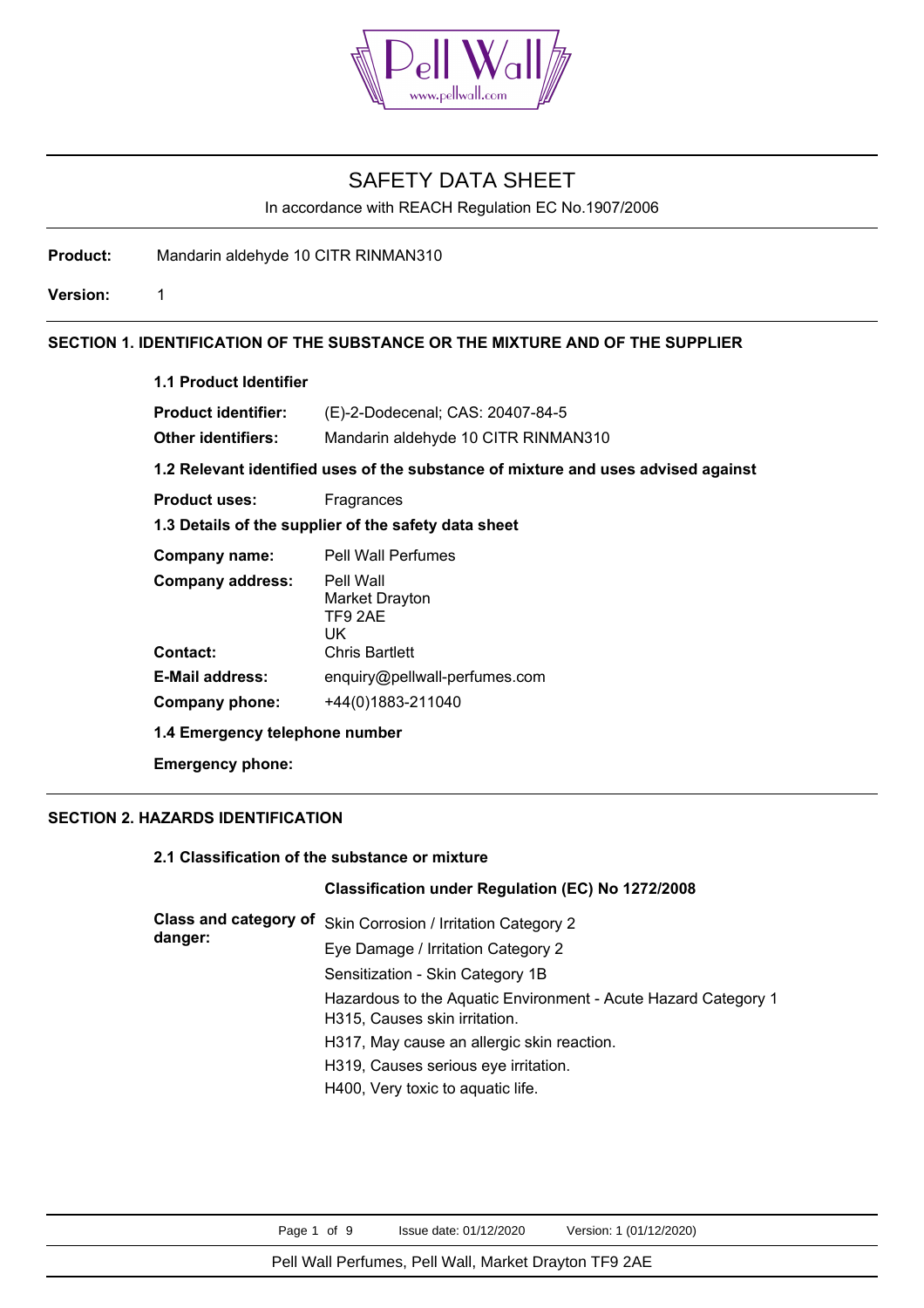

In accordance with REACH Regulation EC No.1907/2006

**Product:** Mandarin aldehyde 10 CITR RINMAN310

**Version:** 1

**2.2 Label elements**

|                                     | Classification under Regulation (EC) No 1272/2008                                                                                                                                                                                                                                                                                                                                                                                                                                                                                                                                                                                                                                                                                                                                                                                                                                    |
|-------------------------------------|--------------------------------------------------------------------------------------------------------------------------------------------------------------------------------------------------------------------------------------------------------------------------------------------------------------------------------------------------------------------------------------------------------------------------------------------------------------------------------------------------------------------------------------------------------------------------------------------------------------------------------------------------------------------------------------------------------------------------------------------------------------------------------------------------------------------------------------------------------------------------------------|
| Signal word:                        | Warning                                                                                                                                                                                                                                                                                                                                                                                                                                                                                                                                                                                                                                                                                                                                                                                                                                                                              |
| <b>Hazard statements:</b>           | H315, Causes skin irritation.<br>H317, May cause an allergic skin reaction.<br>H319, Causes serious eye irritation.<br>H400, Very toxic to aquatic life.                                                                                                                                                                                                                                                                                                                                                                                                                                                                                                                                                                                                                                                                                                                             |
| <b>M</b> factor:                    | None                                                                                                                                                                                                                                                                                                                                                                                                                                                                                                                                                                                                                                                                                                                                                                                                                                                                                 |
| <b>Supplemental</b><br>Information: | None                                                                                                                                                                                                                                                                                                                                                                                                                                                                                                                                                                                                                                                                                                                                                                                                                                                                                 |
| Precautionary<br>statements:        | P261, Avoid breathing vapour or dust.<br>P264, Wash hands and other contacted skin thoroughly after handling.<br>P272, Contaminated work clothing should not be allowed out of the workplace.<br>P273, Avoid release to the environment.<br>P280, Wear protective gloves/eye protection/face protection.<br>P302/352, IF ON SKIN: Wash with plenty of soap and water.<br>P305/351/338, IF IN EYES: Rinse cautiously with water for several minutes.<br>Remove contact lenses, if present and easy to do. Continue rinsing.<br>P333/313, If skin irritation or rash occurs: Get medical advice/attention.<br>P337/313, If eye irritation persists: Get medical advice/attention.<br>P362, Take off contaminated clothing and wash before reuse.<br>P391, Collect spillage.<br>P501, Dispose of contents/container to approved disposal site, in accordance<br>with local regulations. |
| Pictograms:                         |                                                                                                                                                                                                                                                                                                                                                                                                                                                                                                                                                                                                                                                                                                                                                                                                                                                                                      |
| <b>Other hazards:</b>               | None                                                                                                                                                                                                                                                                                                                                                                                                                                                                                                                                                                                                                                                                                                                                                                                                                                                                                 |

Page 2 of 9 Issue date: 01/12/2020 Version: 1 (01/12/2020)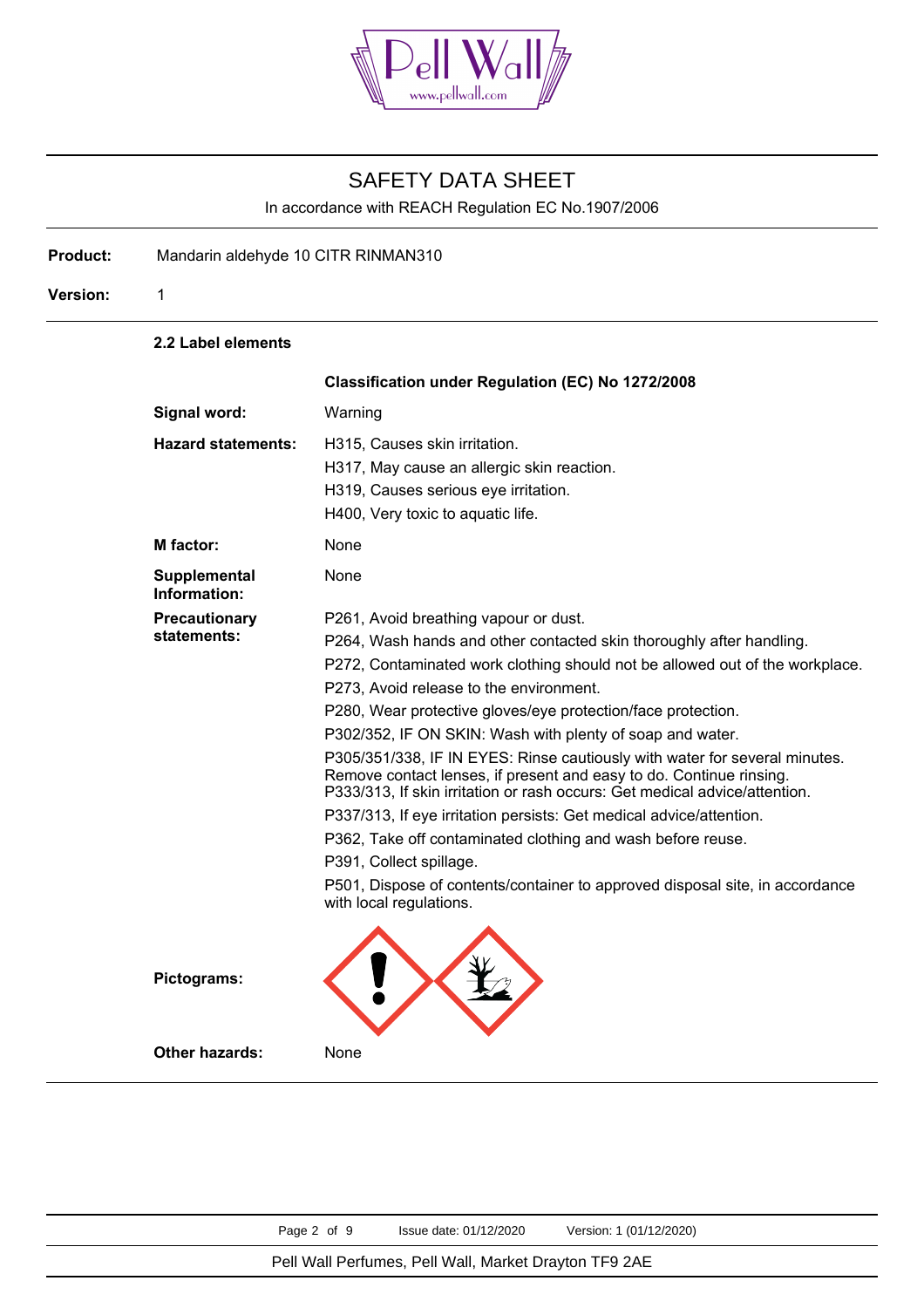

In accordance with REACH Regulation EC No.1907/2006

**Product:** Mandarin aldehyde 10 CITR RINMAN310

**Version:** 1

# **SECTION 3. COMPOSITION / INFORMATION ON INGREDIENTS**

## **3.1 Substances**

**Product identifier:** (E)-2-Dodecenal; CAS: 20407-84-5

### **Contains:**

| <b>Name</b>       | <b>CAS</b>           | EC | <b>REACH Registration</b><br>No. | $\frac{0}{0}$ | <b>Classification for</b><br>(CLP) 1272/2008                                              |
|-------------------|----------------------|----|----------------------------------|---------------|-------------------------------------------------------------------------------------------|
| 2-trans-Dodecenal | 20407-84-5 243-797-2 |    |                                  | 100.00%       | Skin Irrit, 2-Eve Irrit, 2-<br>Skin Sens, 1B-Aquatic<br>Acute 1:H315-H317-<br>H319-H400.- |

## **SECTION 4. FIRST-AID MEASURES**

### **4.1 Description of first aid measures**

IF ON SKIN: Wash with plenty of soap and water.

IF IN EYES: Rinse cautiously with water for several minutes. Remove contact lenses, if present and easy to do. Continue rinsing.

### **4.2 Most important symptoms and effects, both acute and delayed**

Causes skin irritation.

May cause an allergic skin reaction.

Causes serious eye irritation.

## **4.3 Indication of any immediate medical attention and special treatment needed**

None expected, see Section 4.1 for further information.

## **SECTION 5: FIREFIGHTING MEASURES**

### **5.1 Extinguishing media**

Suitable media: Carbon dioxide, Dry chemical, Foam.

### **5.2 Special hazards arising from the substance or mixture**

In case of fire, may be liberated: Carbon monoxide, Unidentified organic compounds.

## **5.3 Advice for fire fighters:**

In case of insufficient ventilation, wear suitable respiratory equipment.

Page 3 of 9 Issue date: 01/12/2020 Version: 1 (01/12/2020)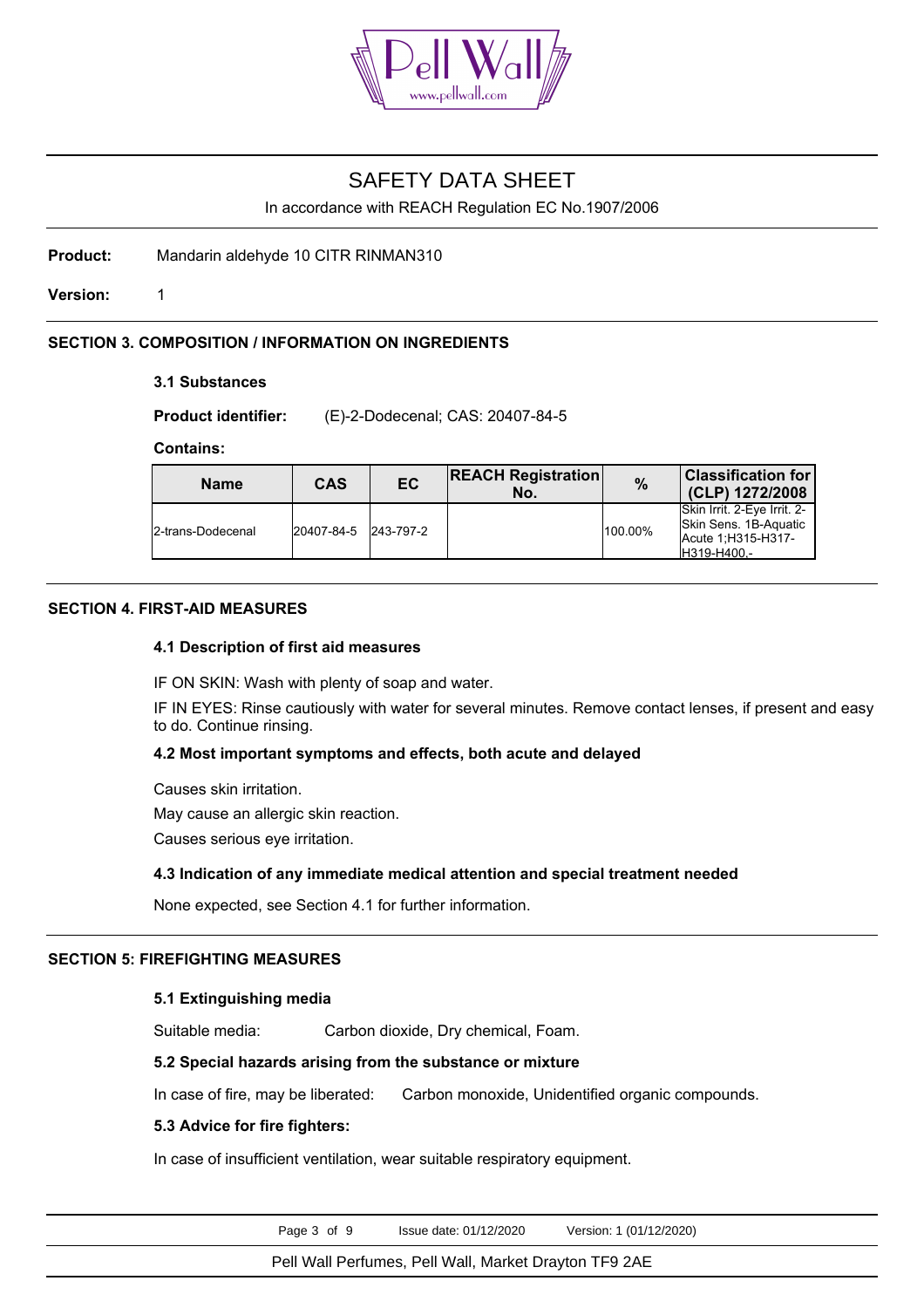

In accordance with REACH Regulation EC No.1907/2006

**Product:** Mandarin aldehyde 10 CITR RINMAN310

**Version:** 1

## **SECTION 6. ACCIDENTAL RELEASE MEASURES**

## **6.1 Personal precautions, protective equipment and emergency procedures:**

Avoid inhalation. Avoid contact with skin and eyes. See protective measures under Section 7 and 8.

#### **6.2 Environmental precautions:**

Keep away from drains, surface and ground water, and soil.

#### **6.3 Methods and material for containment and cleaning up:**

Remove ignition sources. Provide adequate ventilation. Avoid excessive inhalation of vapours. Contain spillage immediately by use of sand or inert powder. Dispose of according to local regulations.

## **6.4 Reference to other sections:**

Also refer to sections 8 and 13.

### **SECTION 7. HANDLING AND STORAGE**

# **7.1 Precautions for safe handling:**

Keep away from heat, sparks, open flames and hot surfaces. - No smoking. Use personal protective equipment as required. Use in accordance with good manufacturing and industrial hygiene practices. Use in areas with adequate ventilation Do not eat, drink or smoke when using this product.

## **7.2 Conditions for safe storage, including any incompatibilities:**

Store in a well-ventilated place. Keep container tightly closed. Keep cool. Ground/bond container and receiving equipment. Use explosion-proof electrical, ventilating and lighting equipment. Use only nonsparking tools. Take precautionary measures against static discharge.

### **7.3 Specific end use(s):**

Use in accordance with good manufacturing and industrial hygiene practices.

# **SECTION 8. EXPOSURE CONTROLS/PERSONAL PROTECTION**

# **8.1 Control parameters**

Workplace exposure limits: Not Applicable

# **8.2 Exposure Controls**

# **Eye / Skin Protection**

Wear protective gloves/eye protection/face protection

Page 4 of 9 Issue date: 01/12/2020 Version: 1 (01/12/2020)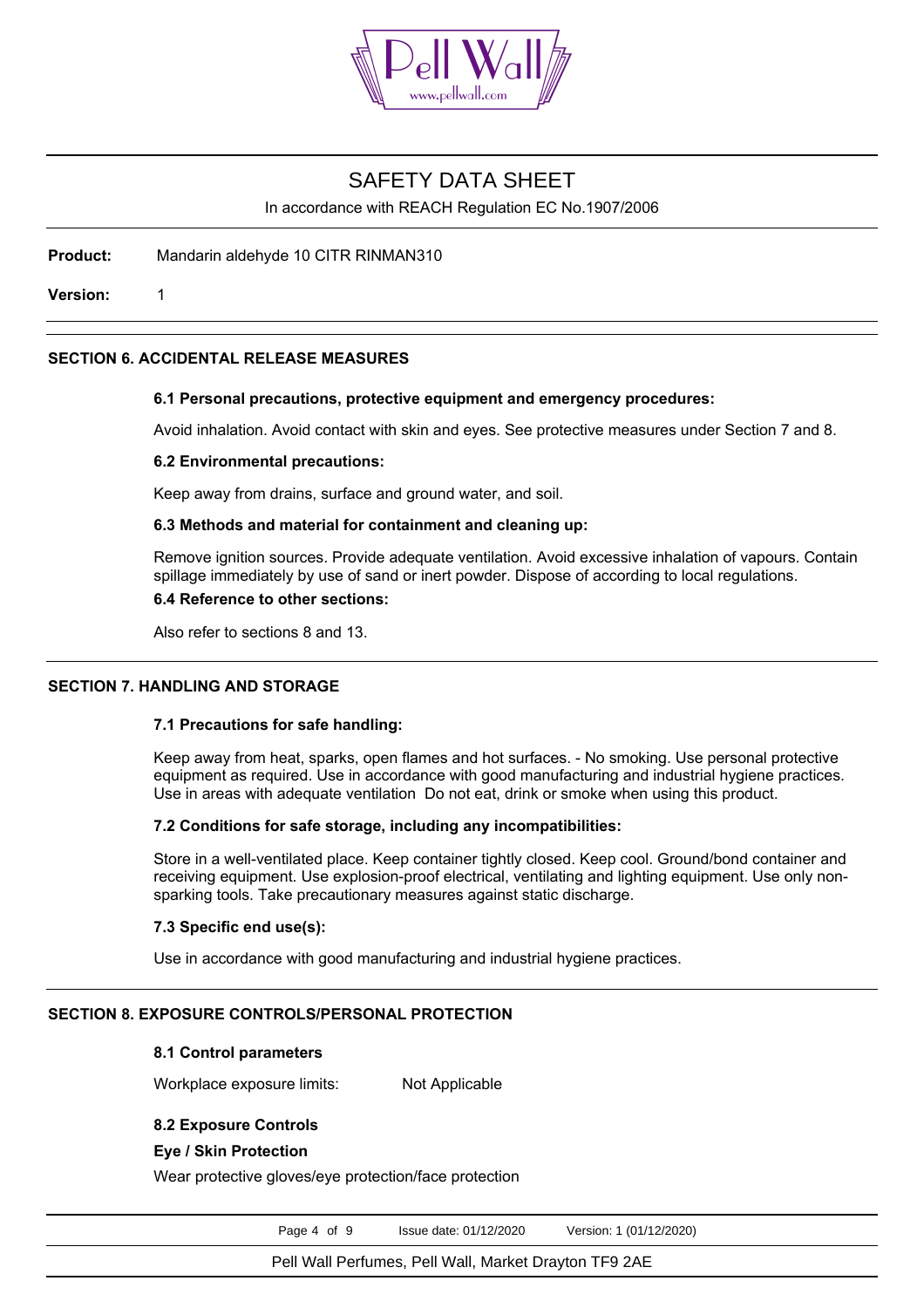

In accordance with REACH Regulation EC No.1907/2006

**Product:** Mandarin aldehyde 10 CITR RINMAN310

**Version:** 1

#### **Respiratory Protection**

Under normal conditions of use and where adequate ventilation is available to prevent build up of excessive vapour, this material should not require special engineering controls. However, in conditions of high or prolonged use, or high temperature or other conditions which increase exposure, the following engineering controls can be used to minimise exposure to personnel: a) Increase ventilation of the area with local exhaust ventilation. b) Personnel can use an approved, appropriately fitted respirator with organic vapour cartridge or canisters and particulate filters. c) Use closed systems for transferring and processing this material.

Also refer to Sections 2 and 7.

## **SECTION 9. PHYSICAL AND CHEMICAL PROPERTIES**

# Appearance: **Clear, colourless, mobile liquid** Clear, colourless, mobile liquid **Odour:** Not determined **Odour threshold:** Not determined **pH:** Not determined **Melting point / freezing point:** Not determined **Initial boiling point / range:** Not determined **Flash point:**  $> 100 °C$ **Evaporation rate:** Not determined **Flammability (solid, gas):** Not determined **Upper/lower flammability or explosive limits:** Product does not present an explosion hazard **Vapour pressure:** Not determined **Vapour density:** Not determined **Relative density:** 1.1018 **Solubility(ies):** Not determined **Partition coefficient: n-octanol/water:** Not determined **Auto-ignition temperature:** Not determined **Decomposition temperature:** Not determined **Viscosity:** Not determined **Explosive properties:** Not expected **Oxidising properties:** Not expected **9.2 Other information:** None available

**9.1 Information on basic physical and chemical properties**

Page 5 of 9 Issue date: 01/12/2020 Version: 1 (01/12/2020)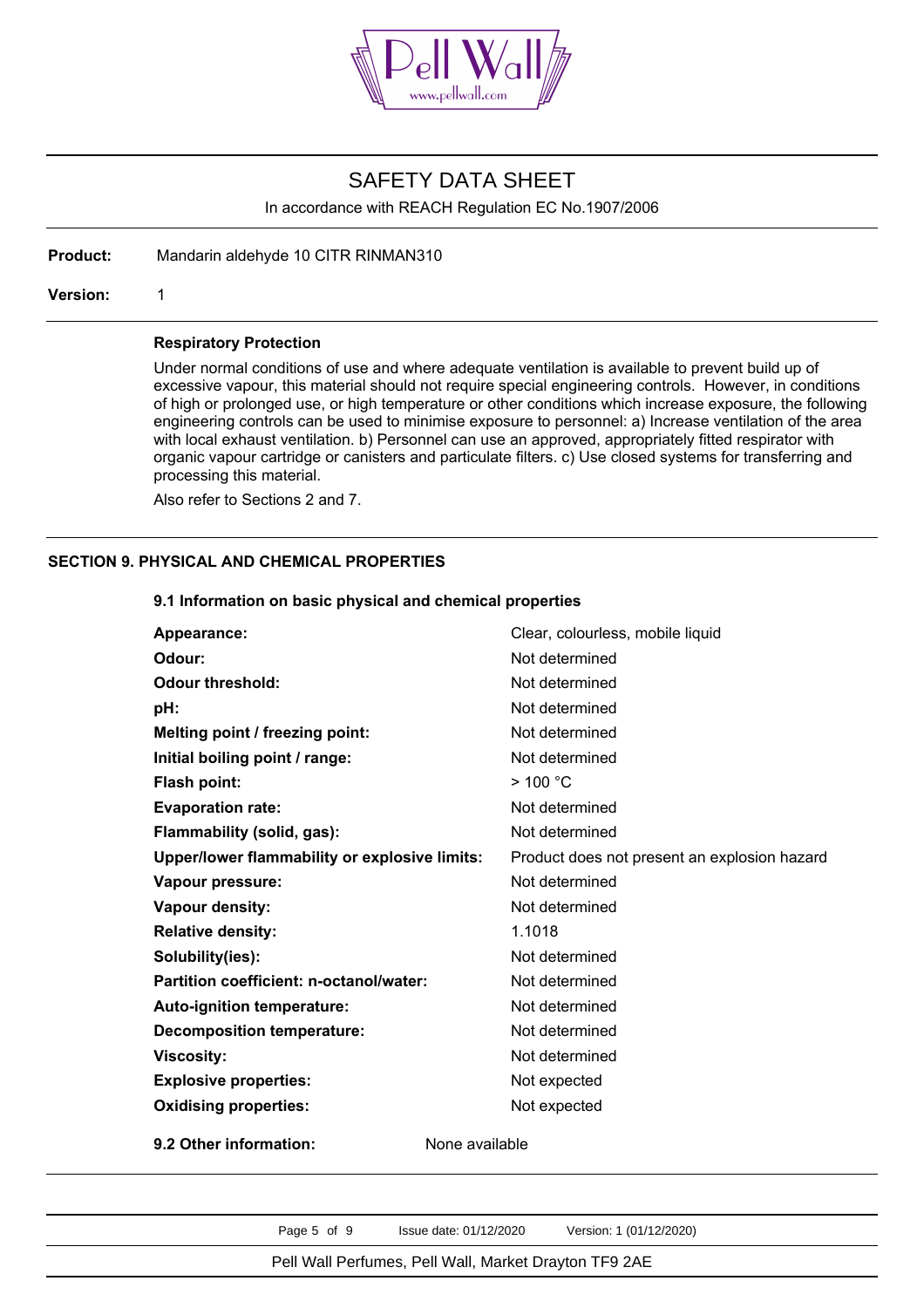

In accordance with REACH Regulation EC No.1907/2006

**Product:** Mandarin aldehyde 10 CITR RINMAN310

**Version:** 1

# **SECTION 10. STABILITY AND REACTIVITY**

## **10.1 Reactivity:**

Presents no significant reactivity hazard, by itself or in contact with water.

#### **10.2 Chemical stability:**

Good stability under normal storage conditions.

## **10.3 Possibility of hazardous reactions:**

Not expected under normal conditions of use.

# **10.4 Conditions to avoid:**

Avoid extreme heat.

## **10.5 Incompatible materials:**

Avoid contact with strong acids, alkalis or oxidising agents.

## **10.6 Hazardous decomposition products:**

Not expected.

# **SECTION 11. TOXICOLOGICAL INFORMATION**

# **11.1 Information on toxicological effects**

| <b>Acute Toxicity:</b>                    | Based on available data the classification criteria are not met. |
|-------------------------------------------|------------------------------------------------------------------|
| <b>Acute Toxicity Oral</b>                | Not Applicable                                                   |
| <b>Acute Toxicity Dermal</b>              | 2500                                                             |
| <b>Acute Toxicity Inhalation</b>          | Not Available                                                    |
| <b>Skin corrosion/irritation:</b>         | Skin Corrosion / Irritation Category 2                           |
| Serious eye damage/irritation:            | Eye Damage / Irritation Category 2                               |
| <b>Respiratory or skin sensitisation:</b> | Sensitization - Skin Category 1B                                 |
| Germ cell mutagenicity:                   | Based on available data the classification criteria are not met. |
| Carcinogenicity:                          | Based on available data the classification criteria are not met. |
| <b>Reproductive toxicity:</b>             | Based on available data the classification criteria are not met. |
| <b>STOT-single exposure:</b>              | Based on available data the classification criteria are not met. |
| <b>STOT-repeated exposure:</b>            | Based on available data the classification criteria are not met. |
| <b>Aspiration hazard:</b>                 | Based on available data the classification criteria are not met. |

Page 6 of 9 Issue date: 01/12/2020 Version: 1 (01/12/2020)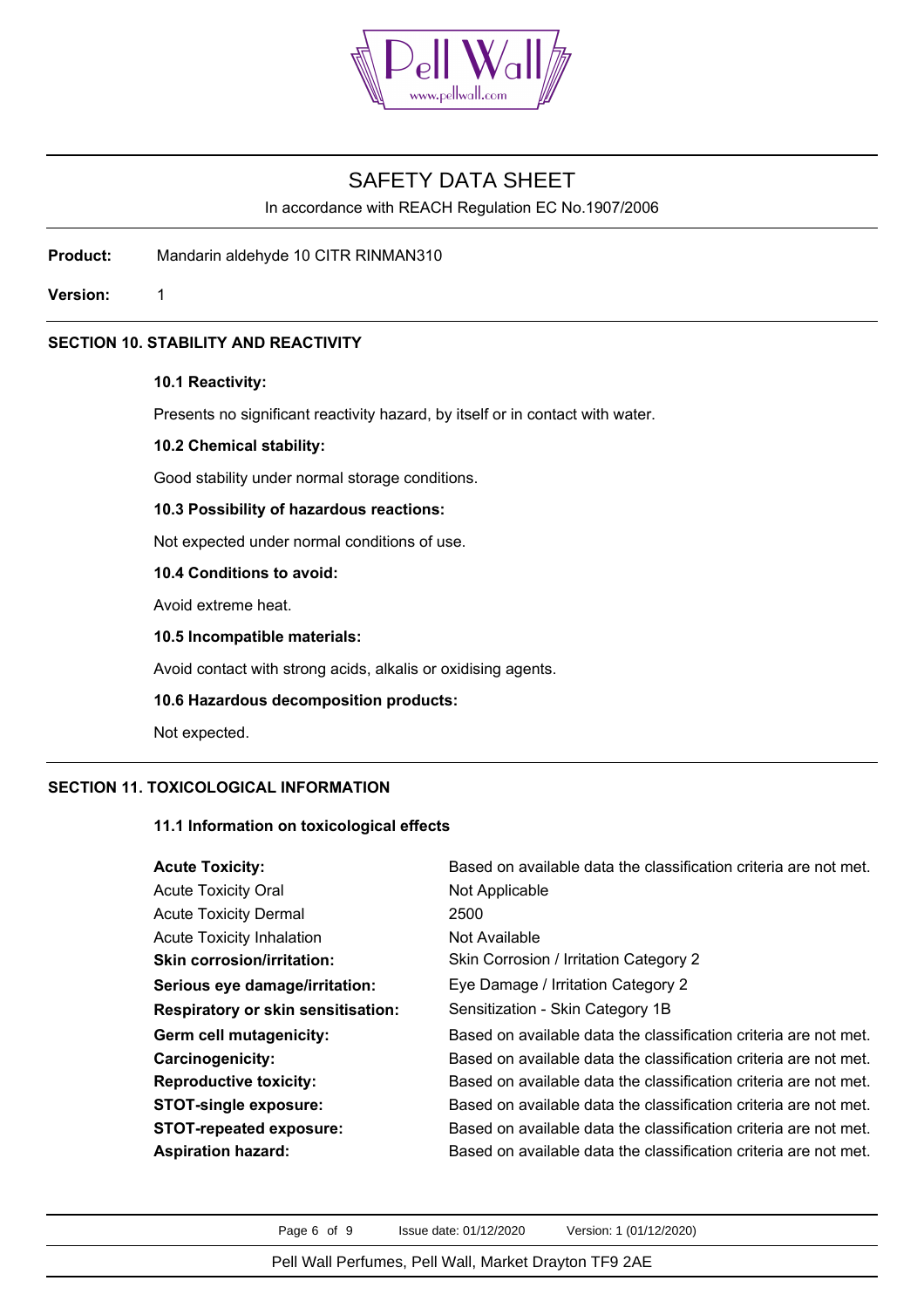

In accordance with REACH Regulation EC No.1907/2006

**Product:** Mandarin aldehyde 10 CITR RINMAN310

**Version:** 1

**Information about hazardous ingredients in the mixture**

Not Applicable

Refer to Sections 2 and 3 for additional information.

# **SECTION 12. ECOLOGICAL INFORMATION**

**12.1 Toxicity:**

| IZ.I I UAIUILY.                                                          |               |
|--------------------------------------------------------------------------|---------------|
| Very toxic to aquatic life.                                              |               |
| 12.2 Persistence and degradability:                                      | Not available |
| 12.3 Bioaccumulative potential:                                          | Not available |
| 12.4 Mobility in soil:                                                   | Not available |
| 12.5 Results of PBT and vPvB assessment:                                 |               |
| This substance does not meet the PBT/vPvB criteria of REACH, annex XIII. |               |
| 12.6 Other adverse effects:                                              | Not available |

### **SECTION 13. DISPOSAL CONSIDERATIONS**

### **13.1 Waste treatment methods:**

Dispose of in accordance with local regulations. Avoid disposing into drainage systems and into the environment. Empty containers should be taken to an approved waste handling site for recycling or disposal.

## **SECTION 14. TRANSPORT INFORMATION**

| 14.1 UN number:                    | UN3082                                                                     |
|------------------------------------|----------------------------------------------------------------------------|
| 14.2 UN Proper Shipping Name:      | ENVIRONMENTALLY HAZARDOUS SUBSTANCE,<br>LIQUID, N.O.S. (2-trans-Dodecenal) |
| 14.3 Transport hazard class(es):   | 9                                                                          |
| <b>Sub Risk:</b>                   |                                                                            |
| 14.4. Packing Group:               | Ш                                                                          |
| <b>14.5 Environmental hazards:</b> | This is an environmentally hazardous substance.                            |
| 14.6 Special precautions for user: | None additional                                                            |
|                                    |                                                                            |

Page 7 of 9 Issue date: 01/12/2020 Version: 1 (01/12/2020)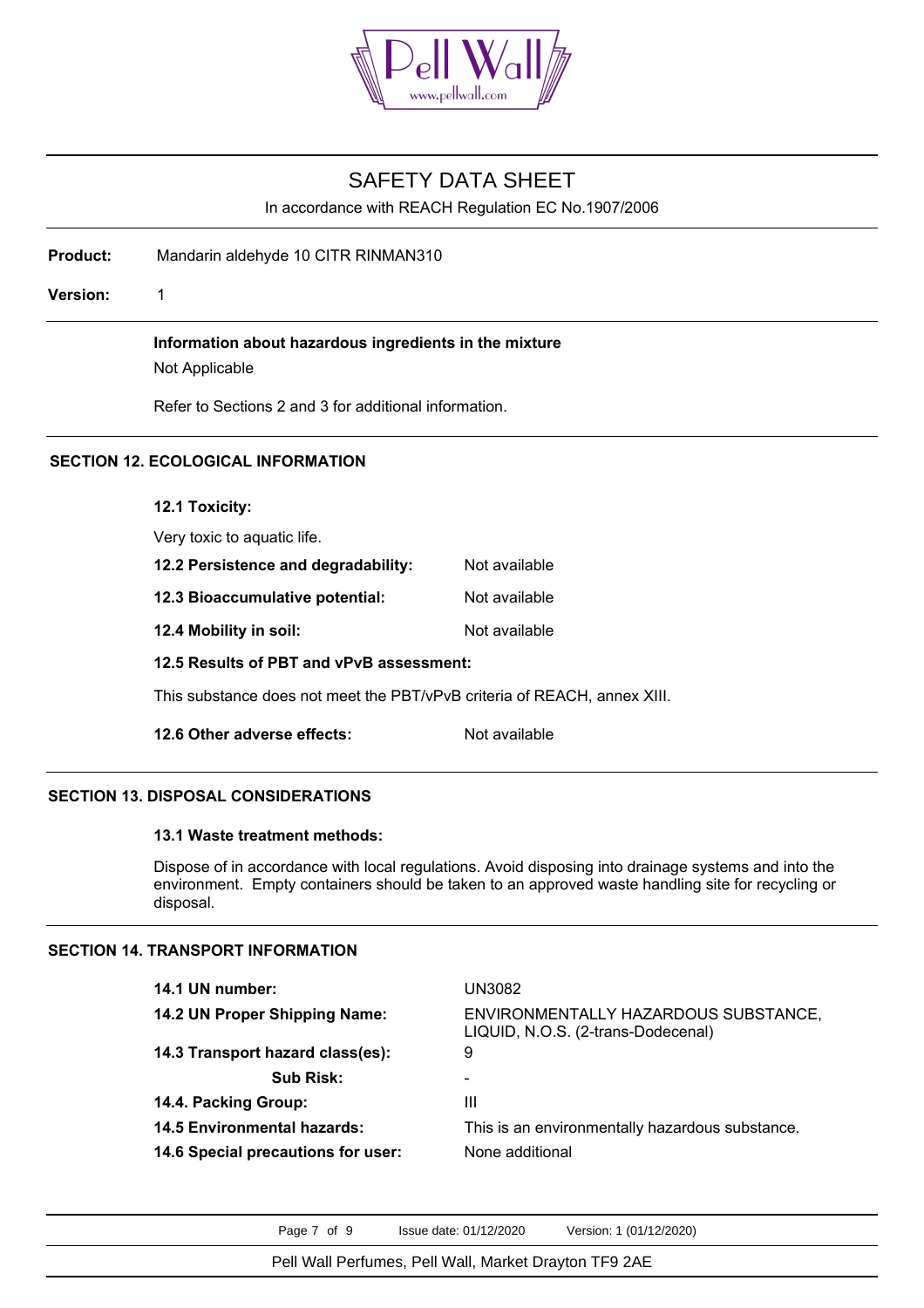

In accordance with REACH Regulation EC No.1907/2006

**Product:** Mandarin aldehyde 10 CITR RINMAN310

**Version:** 1

**14.7 Transport in bulk according to Annex II of MARPOL73/78 and the IBC Code:**

Not applicable

# **SECTION 15. REGULATORY INFORMATION**

**15.1 Safety, health and environmental regulations/legislation specific for the substance or mixture** None additional

**15.2 Chemical Safety Assessment**

A Chemical Safety Assessment has not been carried out for this product.

### **SECTION 16. OTHER INFORMATION**

**Concentration % Limits:** EH A1=25.00% SCI 2=10.00% EDI 2=10.00% SS 1=1.00000000%

**Total Fractional Values:** EH A1=4.00 SCI 2=10.00 EDI 2=10.00 SS 1=100.00

**Key to revisions:**

Not applicable

**Key to abbreviations:**

| <b>Abbreviation</b> | <b>Meaning</b>                                                                                                                      |
|---------------------|-------------------------------------------------------------------------------------------------------------------------------------|
| Aquatic Acute 1     | Hazardous to the Aquatic Environment - Acute Hazard Category 1                                                                      |
| Eye Irrit. 2        | Eye Damage / Irritation Category 2                                                                                                  |
| H315                | Causes skin irritation.                                                                                                             |
| H317                | May cause an allergic skin reaction.                                                                                                |
| H319                | Causes serious eye irritation.                                                                                                      |
| H400                | Very toxic to aquatic life.                                                                                                         |
| P261                | Avoid breathing vapour or dust.                                                                                                     |
| P <sub>264</sub>    | Wash hands and other contacted skin thoroughly after handling.                                                                      |
| P272                | Contaminated work clothing should not be allowed out of the workplace.                                                              |
| P273                | Avoid release to the environment.                                                                                                   |
| P280                | Wear protective gloves/eye protection/face protection.                                                                              |
| P302/352            | IF ON SKIN: Wash with plenty of soap and water.                                                                                     |
| P305/351/338        | IF IN EYES: Rinse cautiously with water for several minutes. Remove contact lenses, if present and easy to<br>do. Continue rinsing. |
| P333/313            | If skin irritation or rash occurs: Get medical advice/attention.                                                                    |
| P337/313            | If eye irritation persists: Get medical advice/attention.                                                                           |

Page 8 of 9 Issue date: 01/12/2020 Version: 1 (01/12/2020)